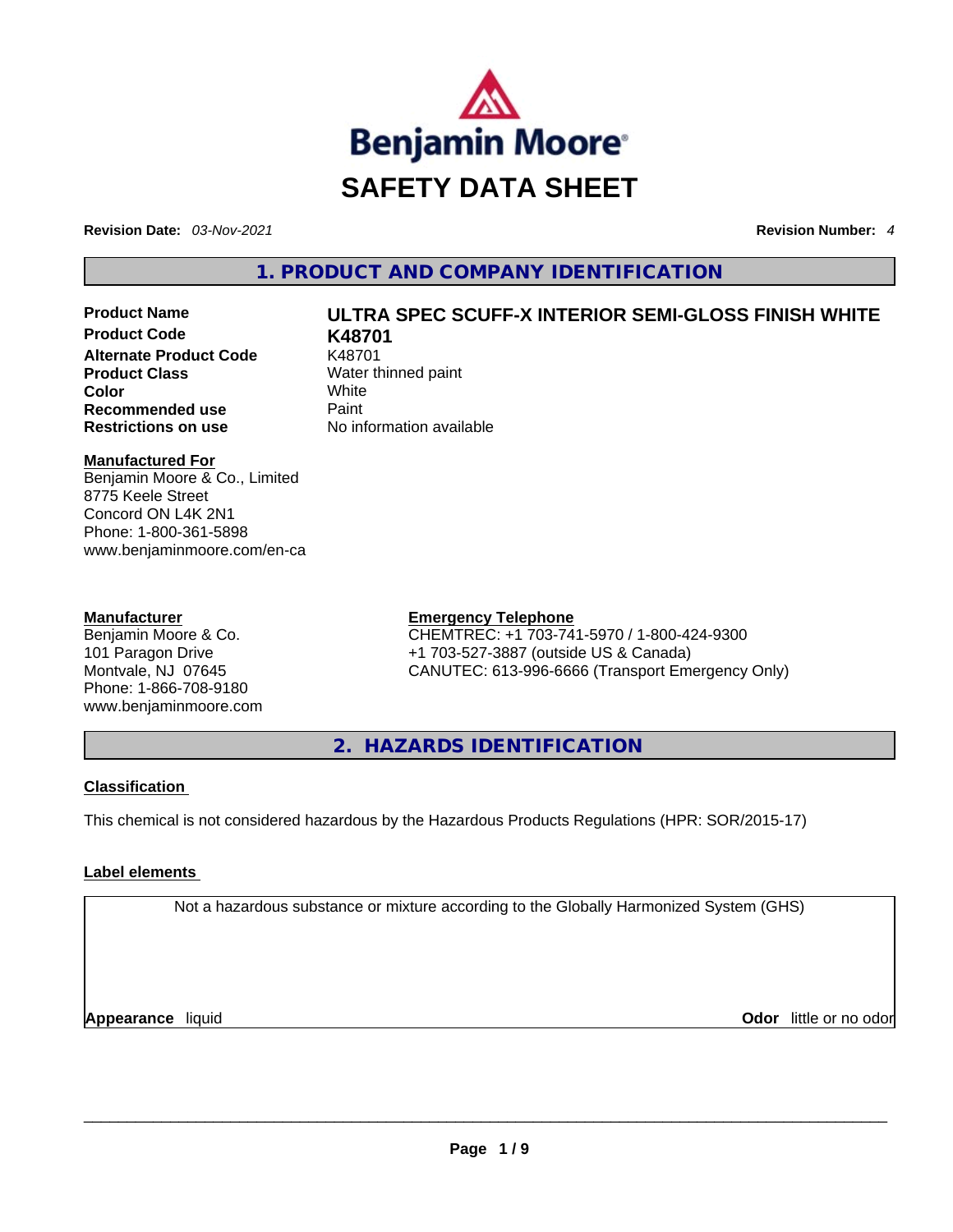#### **Other information**

No information available

 **WARNING:** This product contains isothiazolinone compounds at levels of <0.1%. These substances are biocides commonly found in most paints and a variety of personal care products as a preservative. Certain individuals may be sensitive or allergic to these substances, even at low levels.

#### **3. COMPOSITION INFORMATION ON COMPONENTS**

| <b>Chemical name</b> | CAS No.    | Weight-%       | Hazardous Material<br>registry number<br>(HMIRA registry $#$ ) | Date HMIRA filed and<br>Information Review Act date exemption granted<br>(if applicable) |
|----------------------|------------|----------------|----------------------------------------------------------------|------------------------------------------------------------------------------------------|
| Titanium dioxide     | 13463-67-7 | $10 - 30\%$    |                                                                |                                                                                          |
| Kaolin               | 1332-58-7  | - 5%           |                                                                |                                                                                          |
| Silica amorphous     | 7631-86-9  | - 5%           |                                                                |                                                                                          |
| Ammonia              | 7664-41-7  | $0.1 - 0.25\%$ |                                                                |                                                                                          |

\*The exact percentage (concentration) of composition has been withheld as a trade secret

|                                                       | 4. FIRST AID MEASURES                                                                                                                        |
|-------------------------------------------------------|----------------------------------------------------------------------------------------------------------------------------------------------|
| <b>General Advice</b>                                 | No hazards which require special first aid measures.                                                                                         |
| <b>Eye Contact</b>                                    | Rinse thoroughly with plenty of water for at least 15<br>minutes and consult a physician.                                                    |
| <b>Skin Contact</b>                                   | Wash off immediately with soap and plenty of water while<br>removing all contaminated clothes and shoes.                                     |
| Inhalation                                            | Move to fresh air. If symptoms persist, call a physician.                                                                                    |
| Ingestion                                             | Clean mouth with water and afterwards drink plenty of<br>water. Consult a physician if necessary.                                            |
| <b>Most Important Symptoms/Effects</b>                | None known.                                                                                                                                  |
| <b>Notes To Physician</b>                             | Treat symptomatically.                                                                                                                       |
|                                                       | 5. FIRE-FIGHTING MEASURES                                                                                                                    |
| <b>Suitable Extinguishing Media</b>                   | Use extinguishing measures that are appropriate to local<br>circumstances and the surrounding environment.                                   |
| Protective equipment and precautions for firefighters | As in any fire, wear self-contained breathing apparatus<br>pressure-demand, MSHA/NIOSH (approved or equivalent)<br>and full protective gear. |
| <b>Specific Hazards Arising From The Chemical</b>     | Closed containers may rupture if exposed to fire or                                                                                          |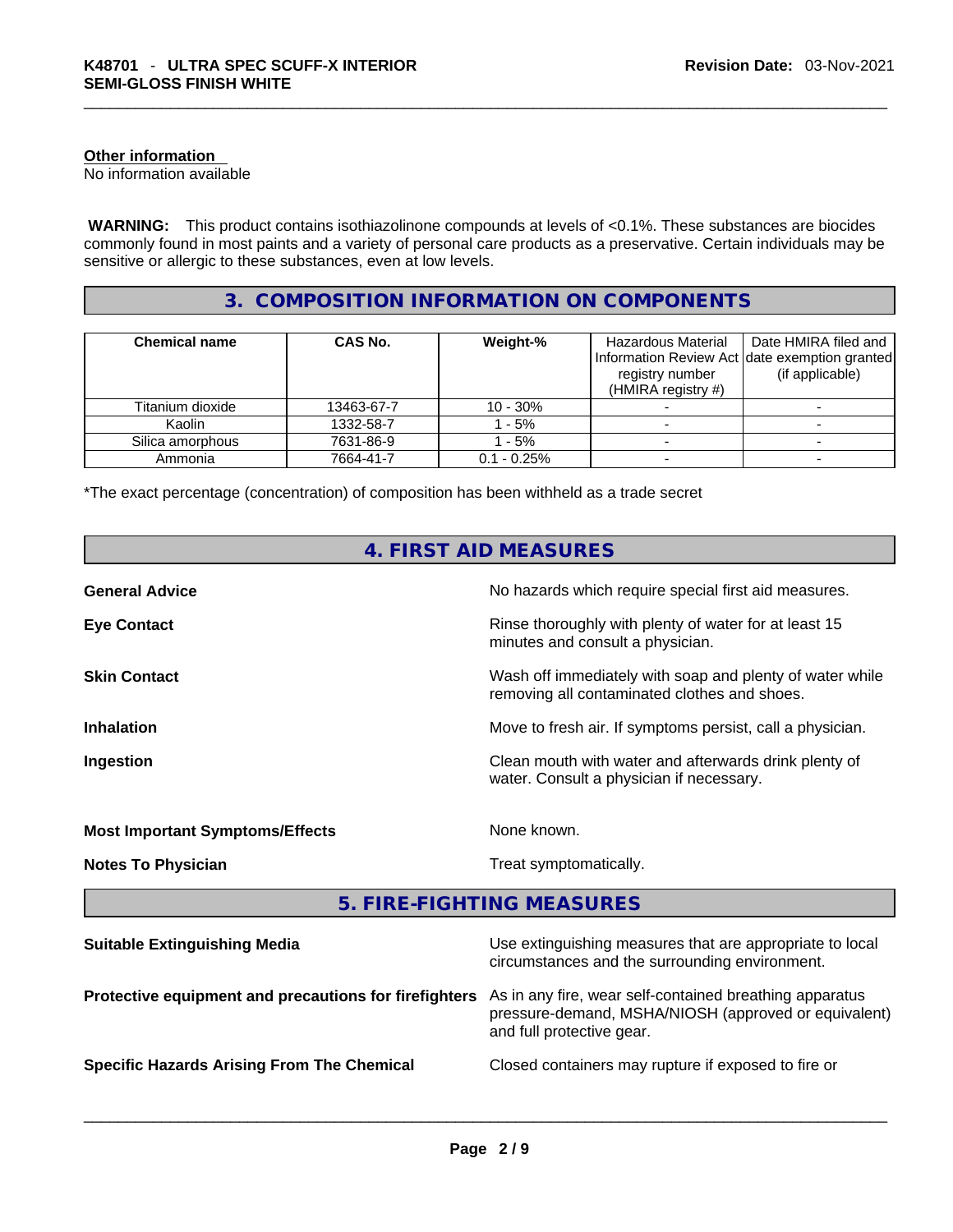|                                                                                                    | extreme heat.                                           |
|----------------------------------------------------------------------------------------------------|---------------------------------------------------------|
| <b>Sensitivity to mechanical impact</b>                                                            | No.                                                     |
| Sensitivity to static discharge                                                                    | No.                                                     |
| <b>Flash Point Data</b><br>Flash point (°F)<br>Flash Point (°C)<br><b>Method</b>                   | Not applicable<br>Not applicable<br>Not applicable      |
| <b>Flammability Limits In Air</b><br>Lower flammability limit:<br><b>Upper flammability limit:</b> | Not applicable<br>Not applicable                        |
| <b>NFPA</b><br><b>Flammability: 0</b><br>Health: 1                                                 | <b>Special: Not Applicable</b><br><b>Instability: 0</b> |
| <b>NFPA Legend</b>                                                                                 |                                                         |

- 0 Not Hazardous
- 1 Slightly
- 2 Moderate
- 3 High
- 4 Severe

*The ratings assigned are only suggested ratings, the contractor/employer has ultimate responsibilities for NFPA ratings where this system is used.* 

*Additional information regarding the NFPA rating system is available from the National Fire Protection Agency (NFPA) at www.nfpa.org.* 

#### **6. ACCIDENTAL RELEASE MEASURES**

| <b>Personal Precautions</b>      | Avoid contact with skin, eyes and clothing. Ensure<br>adequate ventilation.                          |
|----------------------------------|------------------------------------------------------------------------------------------------------|
| <b>Other Information</b>         | Prevent further leakage or spillage if safe to do so.                                                |
| <b>Environmental precautions</b> | See Section 12 for additional Ecological Information.                                                |
| <b>Methods for Cleaning Up</b>   | Soak up with inert absorbent material. Sweep up and<br>shovel into suitable containers for disposal. |

#### **7. HANDLING AND STORAGE**

Handling **Handling Avoid contact with skin, eyes and clothing. Avoid breathing Handling** vapors, spray mists or sanding dust. In case of insufficient ventilation, wear suitable respiratory equipment.

**Storage Keep container tightly closed. Keep out of the reach of the reach of the reach of** children.

**Incompatible Materials Materials** No information available

## **8. EXPOSURE CONTROLS/PERSONAL PROTECTION**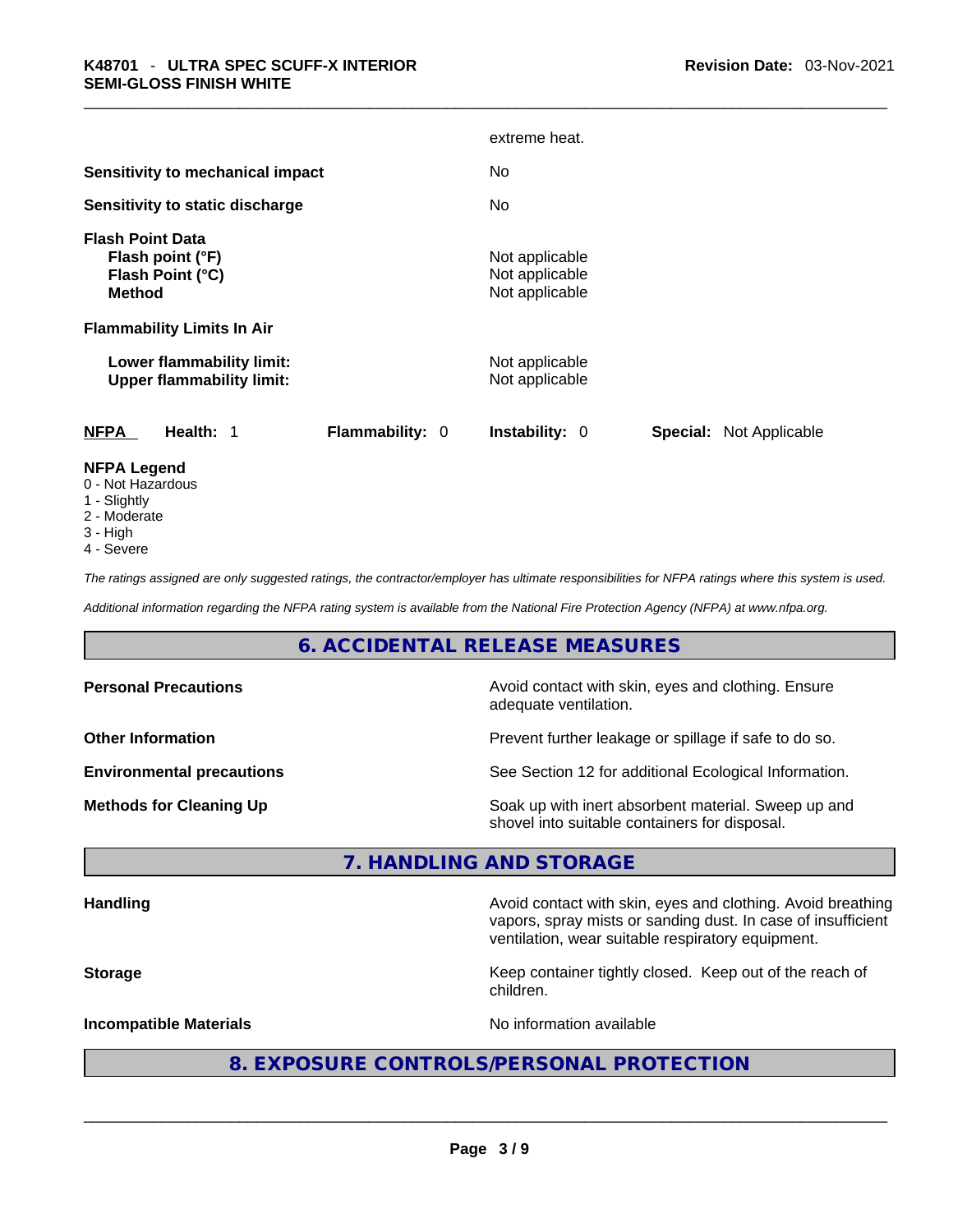#### **Exposure Limits**

| <b>Chemical name</b> | <b>ACGIH TLV</b>                                                                                                                              | <b>Alberta</b>                                                                   | <b>British Columbia</b>                          | <b>Ontario</b>                | Quebec                                                                                  |
|----------------------|-----------------------------------------------------------------------------------------------------------------------------------------------|----------------------------------------------------------------------------------|--------------------------------------------------|-------------------------------|-----------------------------------------------------------------------------------------|
| Titanium dioxide     | TWA: $10 \text{ mg/m}^3$                                                                                                                      | 10 mg/m $3$ - TWA                                                                | 10 mg/m $3$ - TWA<br>$3$ mg/m <sup>3</sup> - TWA | 10 mg/m $3$ - TWA             | 10 mg/m $3$ - TWAEV                                                                     |
| Kaolin               | TWA: $2 \text{ mg/m}^3$<br>particulate matter<br>containing no<br>asbestos and <1%<br>crystalline silica,<br>respirable particulate<br>matter | $2 \text{mq/m}^3$ - TWA                                                          | $2 \text{mq/m}^3$ - TWA                          | $2$ mg/m <sup>3</sup> - TWA   | $5 \text{ mg/m}^3$ - TWAEV                                                              |
| Ammonia              | STEL: 35 ppm<br>TWA: 25 ppm                                                                                                                   | 25 ppm - TWA<br>17 mg/m $3$ - TWA<br>35 ppm - STEL<br>$24 \text{ mg/m}^3$ - STEL | 25 ppm - TWA<br>35 ppm - STEL                    | 25 ppm - TWA<br>35 ppm - STEL | 25 ppm - TWAEV<br>17 mg/m $3$ - TWAEV<br>35 ppm - STEV<br>$24$ mg/m <sup>3</sup> - STEV |

#### **Legend**

ACGIH - American Conference of Governmental Industrial Hygienists

Alberta - Alberta Occupational Exposure Limits

British Columbia - British Columbia Occupational Exposure Limits

Ontario - Ontario Occupational Exposure Limits

Quebec - Quebec Occupational Exposure Limits

N/E - Not established

# **Personal Protective Equipment**

**Engineering Measures Ensure 2018** Ensure adequate ventilation, especially in confined areas.

Safety glasses with side-shields.

**Skin Protection Protective gloves and impervious clothing. Respiratory Protection In case of insufficient ventilation wear suitable respiratory** equipment.

**Hygiene Measures Avoid contact with skin, eyes and clothing. Remove and Avoid contact with skin, eyes and clothing. Remove and Avoid contact with skin, eyes and clothing. Remove and** wash contaminated clothing before re-use. Wash thoroughly after handling.

#### **9. PHYSICAL AND CHEMICAL PROPERTIES**

| Appearance              | liquid                   |
|-------------------------|--------------------------|
| Odor                    | little or no odor        |
| <b>Odor Threshold</b>   | No information available |
| Density (Ibs/gal)       | $10.7 - 11.1$            |
| <b>Specific Gravity</b> | $1.28 - 1.33$            |
| рH                      | No information available |
| <b>Viscosity (cps)</b>  | No information available |
| Solubility(ies)         | No information available |
| <b>Water solubility</b> | No information available |
| <b>Evaporation Rate</b> | No information available |
| Vapor pressure          | No information available |
| Vapor density           | No information available |
| Wt. % Solids            | 45 - 55                  |
| Vol. % Solids           | $35 - 45$                |
| Wt. % Volatiles         | $45 - 55$                |
| Vol. % Volatiles        | $55 - 65$                |
|                         |                          |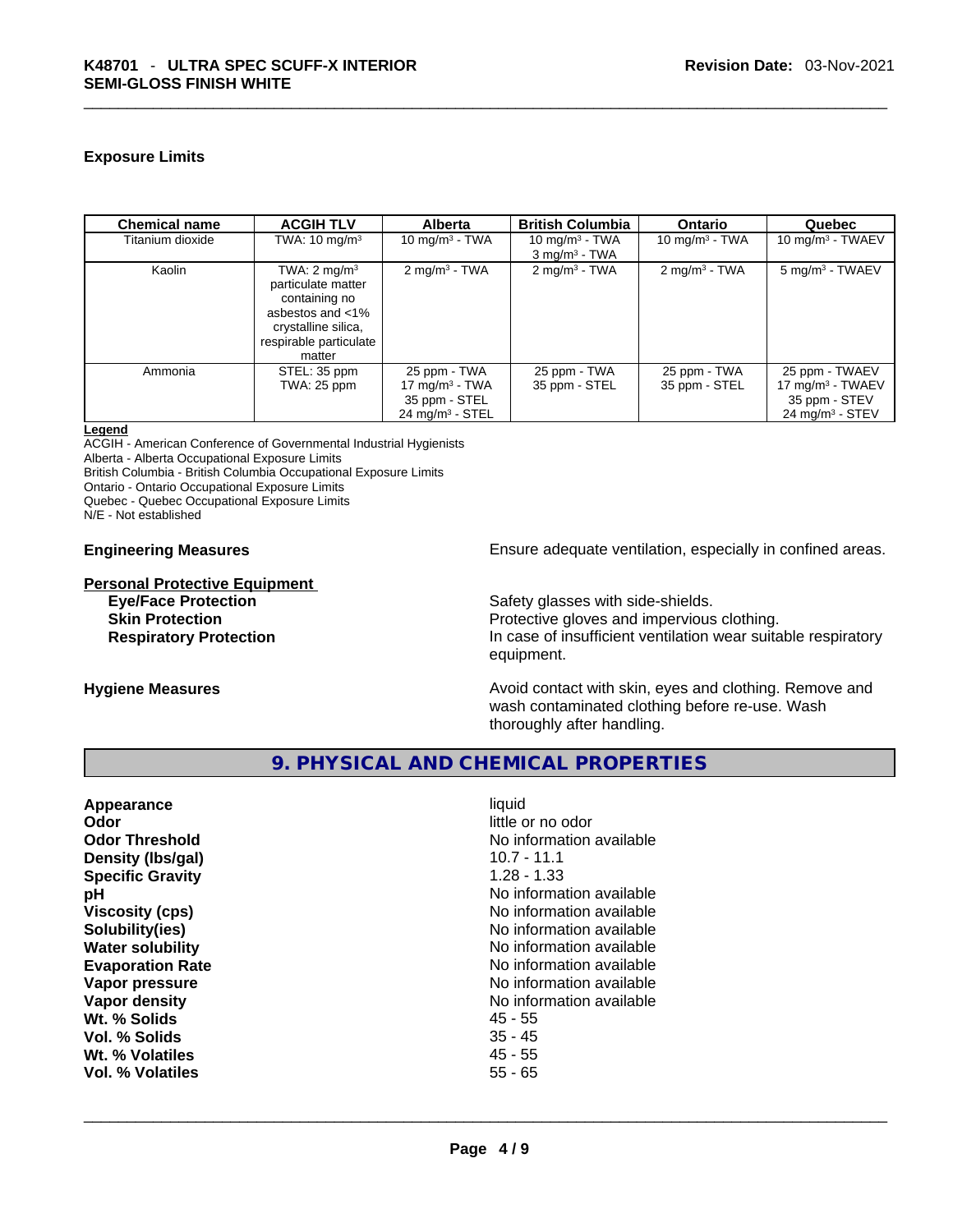| <b>VOC Regulatory Limit (g/L)</b>    | < 50                     |
|--------------------------------------|--------------------------|
| <b>Boiling Point (°F)</b>            | 212                      |
| <b>Boiling Point (°C)</b>            | 100                      |
| Freezing point (°F)                  | 32                       |
| Freezing Point (°C)                  | 0                        |
| Flash point (°F)                     | Not applicable           |
| Flash Point (°C)                     | Not applicable           |
| Method                               | Not applicable           |
| <b>Flammability (solid, gas)</b>     | Not applicable           |
| <b>Upper flammability limit:</b>     | Not applicable           |
| Lower flammability limit:            | Not applicable           |
| <b>Autoignition Temperature (°F)</b> | No information available |
| <b>Autoignition Temperature (°C)</b> | No information available |
| Decomposition Temperature (°F)       | No information available |
| Decomposition Temperature (°C)       | No information available |
| <b>Partition coefficient</b>         | No information available |

#### **10. STABILITY AND REACTIVITY**

**Hazardous Decomposition Products** None under normal use.

**Reactivity Not Applicable Not Applicable** 

**Chemical Stability** Stable under normal conditions.

**Conditions to avoid Prevent from freezing.** 

**Incompatible Materials Materials No materials to be especially mentioned.** 

**Possibility of hazardous reactions** None under normal conditions of use.

#### **11. TOXICOLOGICAL INFORMATION**

**Product Information Information on likely routes of exposure**

**Acute Toxicity Product Information Information No information available** 

**Principal Routes of Exposure Exposure** Eye contact, skin contact and inhalation.

**<u>Symptoms related to the physical, chemical and toxicological characteristics</u>** 

**Symptoms Symptoms No information available** 

**Delayed and immediate effects as well as chronic effects from short and long-term exposure**

**Eye contact** May cause slight irritation **Eye** contact **May cause slight irritation** 

**Skin contact Substance may cause slight skin irritation. Prolonged or** Substance may cause slight skin irritation. Prolonged or repeated contact may dry skin and cause irritation. **Inhalation** May cause irritation of respiratory tract. \_\_\_\_\_\_\_\_\_\_\_\_\_\_\_\_\_\_\_\_\_\_\_\_\_\_\_\_\_\_\_\_\_\_\_\_\_\_\_\_\_\_\_\_\_\_\_\_\_\_\_\_\_\_\_\_\_\_\_\_\_\_\_\_\_\_\_\_\_\_\_\_\_\_\_\_\_\_\_\_\_\_\_\_\_\_\_\_\_\_\_\_\_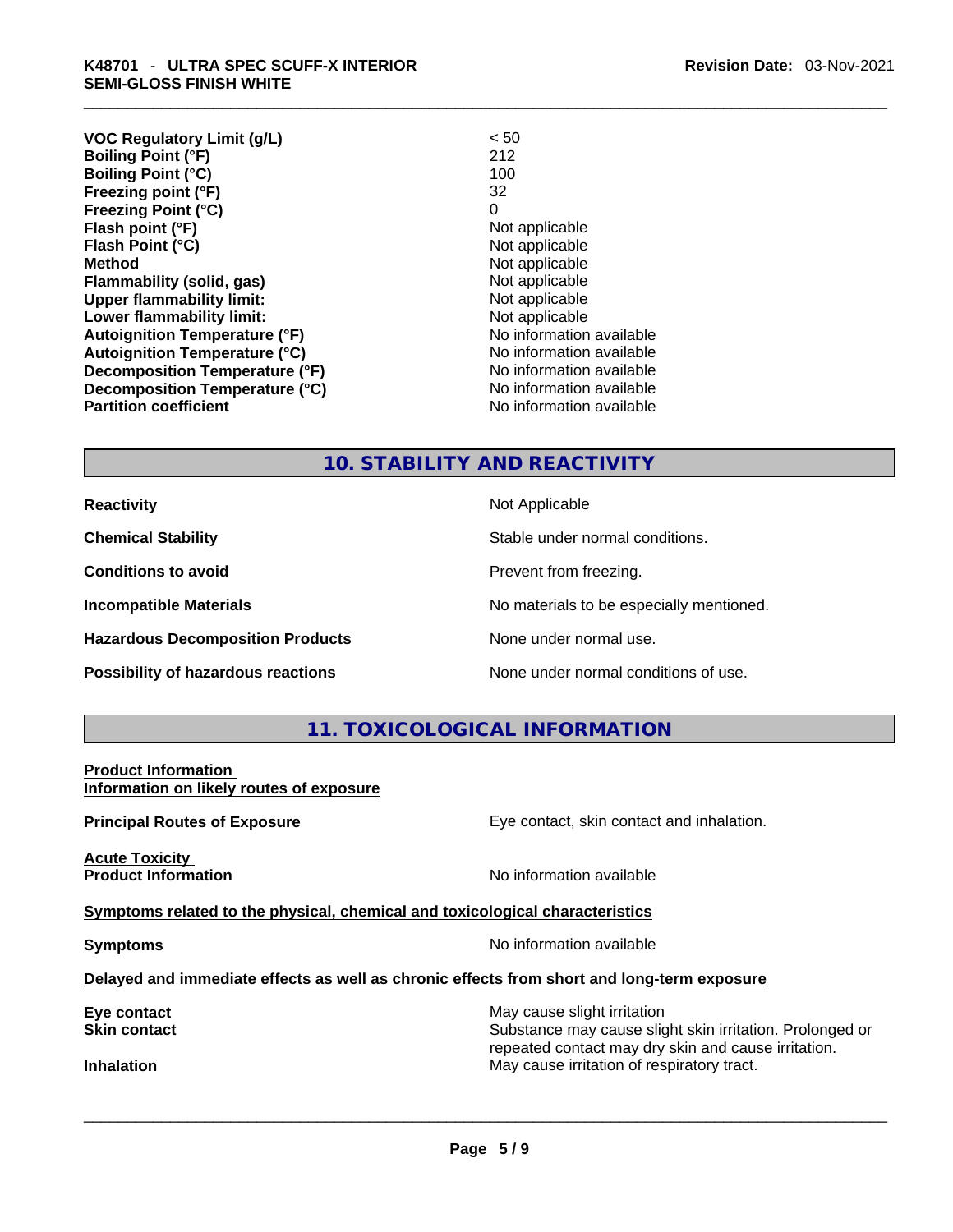**Neurological Effects** No information available. **Mutagenic Effects Mutagenic Effects No information available. Reproductive Effects No information available. Developmental Effects No information available. Target organ effects**<br> **STOT - single exposure**<br> **STOT - single exposure**<br> **No information available. STOT** - single exposure<br> **STOT** - repeated exposure<br> **STOT** - repeated exposure<br>
No information available. **STOT** - repeated exposure **Other adverse effects No information available.** Aspiration Hazard **Aspiration Hazard No information available.** 

**Ingestion Ingestion Ingestion may cause gastrointestinal irritation**, nausea, vomiting and diarrhea. **Sensitization No information available. No information available.** 

#### **Numerical measures of toxicity**

**The following values are calculated based on chapter 3.1 of the GHS document**

| ATEmix (oral)                        | 38985 mg/kg |
|--------------------------------------|-------------|
| <b>ATEmix (dermal)</b>               | 81605 mg/kg |
| <b>ATEmix (inhalation-dust/mist)</b> | 425.8 mg/L  |

#### **Component Information**

| Chemical name    | Oral LD50            | Dermal LD50              | Inhalation LC50                         |
|------------------|----------------------|--------------------------|-----------------------------------------|
| Titanium dioxide | > 10000 mg/kg (Rat)  | $\,$                     |                                         |
| 13463-67-7       |                      |                          |                                         |
| Kaolin           | $>$ 5000 mg/kg (Rat) | $>$ 5000 mg/kg (Rat)     |                                         |
| 1332-58-7        |                      |                          |                                         |
| Silica amorphous | $= 7900$ mg/kg (Rat) | $>$ 2000 mg/kg (Rabbit)  | $> 2.2$ mg/L (Rat) 1 h                  |
| 7631-86-9        |                      |                          |                                         |
| Ammonia          | $=$ 350 mg/kg (Rat)  | $\overline{\phantom{0}}$ | (Rat) 1 h<br>$= 9850$ mg/m <sup>3</sup> |
| 7664-41-7        |                      |                          | $= 13770$ mg/m <sup>3</sup><br>(Rat)1 h |

#### **Chronic Toxicity**

#### **Carcinogenicity**

*The information below indicates whether each agency has listed any ingredient as a carcinogen:.* 

| <b>Chemical name</b>          | IARC                            | <b>NTP</b> |
|-------------------------------|---------------------------------|------------|
|                               | 2B<br>Possible Human Carcinogen |            |
| <sup>I</sup> Titanium dioxide |                                 |            |

• Although IARC has classified titanium dioxide as possibly carcinogenic to humans (2B), their summary concludes: "No significant exposure to titanium dioxide is thought to occur during the use of products in which titanium dioxide is bound to other materials, such as paint."

#### **Legend**

IARC - International Agency for Research on Cancer NTP - National Toxicity Program OSHA - Occupational Safety & Health Administration

**12. ECOLOGICAL INFORMATION** 

## **Ecotoxicity Effects**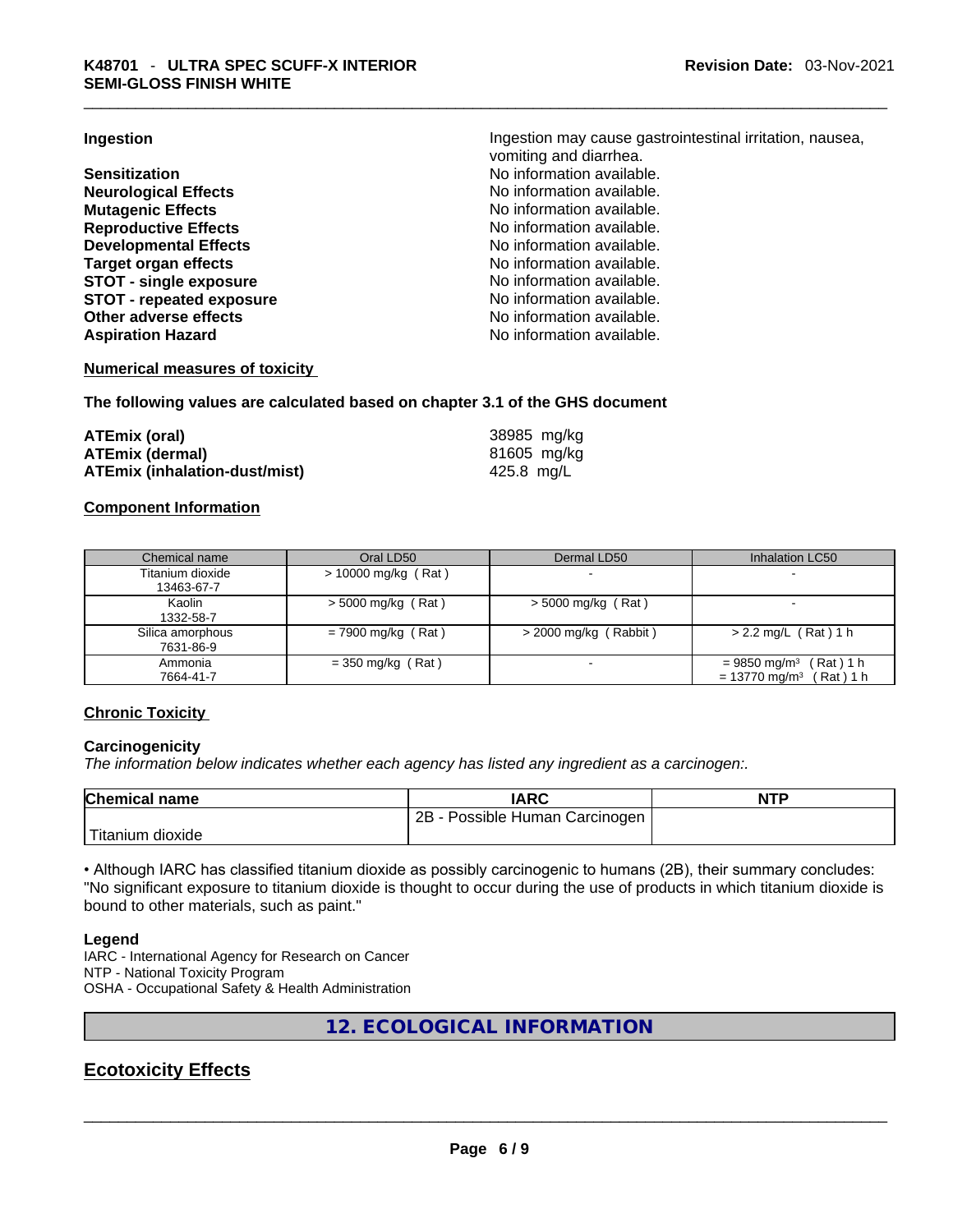The environmental impact of this product has not been fully investigated.

#### **Product Information**

#### **Acute Toxicity to Fish**

No information available

#### **Acute Toxicity to Aquatic Invertebrates**

No information available

#### **Acute Toxicity to Aquatic Plants**

No information available

#### **Persistence / Degradability**

No information available.

#### **Bioaccumulation**

There is no data for this product.

#### **Mobility in Environmental Media**

No information available.

#### **Ozone**

No information available

#### **Component Information**

#### **Acute Toxicity to Fish**

Titanium dioxide  $LC50:$  > 1000 mg/L (Fathead Minnow - 96 hr.)

## **Acute Toxicity to Aquatic Invertebrates**

No information available

#### **Acute Toxicity to Aquatic Plants**

No information available

#### **13. DISPOSAL CONSIDERATIONS**

**Waste Disposal Method** Dispose of in accordance with federal, state, provincial, and local regulations. Local requirements may vary, consult your sanitation department or state-designated environmental protection agency for more disposal

# options. \_\_\_\_\_\_\_\_\_\_\_\_\_\_\_\_\_\_\_\_\_\_\_\_\_\_\_\_\_\_\_\_\_\_\_\_\_\_\_\_\_\_\_\_\_\_\_\_\_\_\_\_\_\_\_\_\_\_\_\_\_\_\_\_\_\_\_\_\_\_\_\_\_\_\_\_\_\_\_\_\_\_\_\_\_\_\_\_\_\_\_\_\_ **14. TRANSPORT INFORMATION**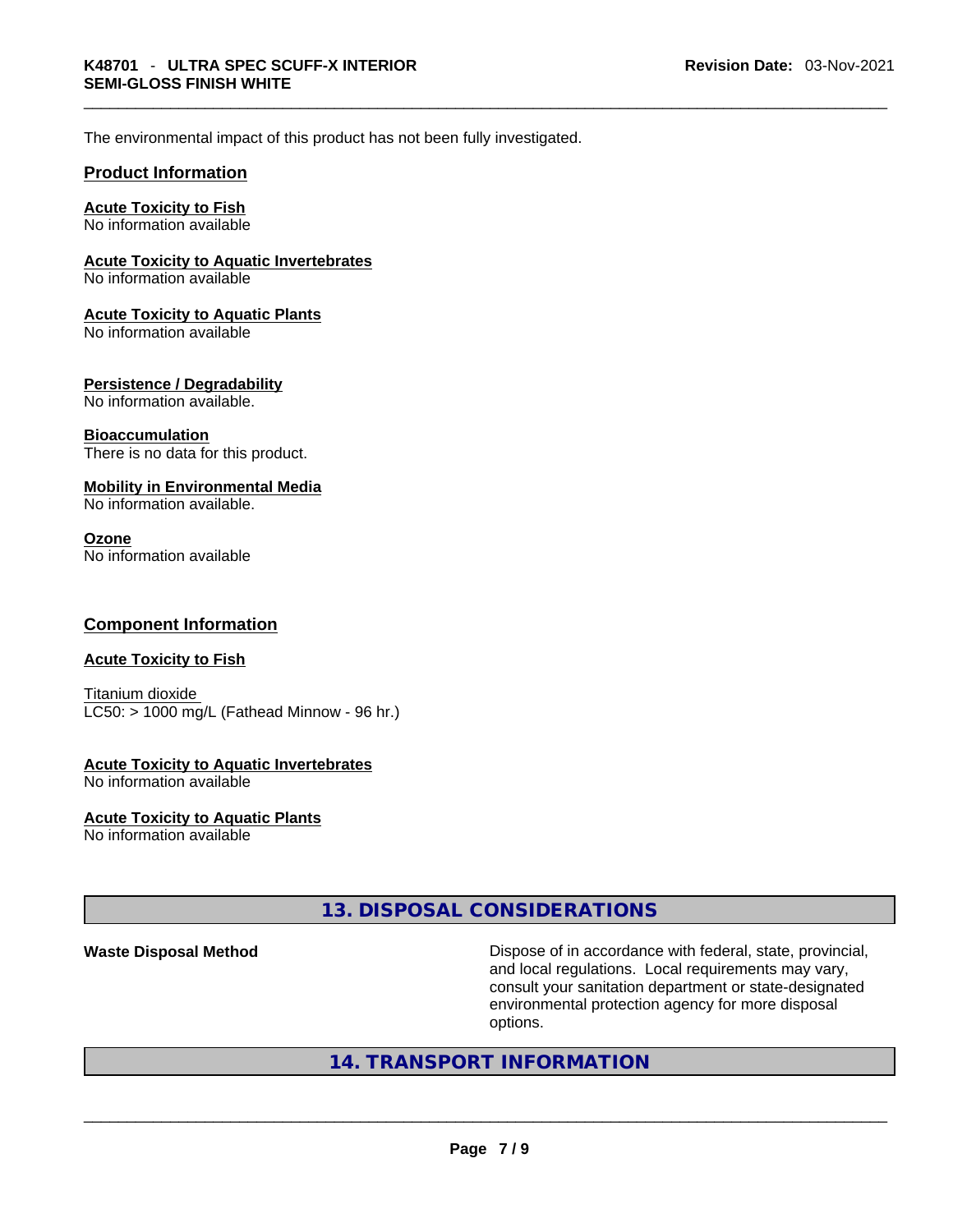| <b>TDG</b>         | Not regulated |
|--------------------|---------------|
| <b>ICAO / IATA</b> | Not regulated |
| <b>IMDG / IMO</b>  | Not regulated |

### **15. REGULATORY INFORMATION**

#### **International Inventories**

**TSCA: United States** Yes - All components are listed or exempt. **DSL: Canada** No - Not all of the components are listed. One or more component is listed on NDSL.

#### **National Pollutant Release Inventory (NPRI)**

#### **NPRI Parts 1- 4**

This product contains the following Parts 1-4 NPRI chemicals:

| <b>Chemical name</b> | CAS No.       | Weight-%    | <b>NPRI Parts 1</b><br>т. д |  |
|----------------------|---------------|-------------|-----------------------------|--|
| Ammonia              | $7664 - 41 -$ | 2.25%<br>v. | ∟isted<br>.                 |  |

#### **NPRI Part 5**

This product contains the following NPRI Part 5 Chemicals:

*None*

#### **WHMIS Regulatory Status**

This product has been classified in accordance with the hazard criteria of the Hazardous Products Regulations (HPR) and the SDS contains all the information required by the HPR.

**16. OTHER INFORMATION** 

**HMIS** - **Health:** 1 **Flammability:** 0 **Reactivity:** 0 **PPE:** -

#### **HMIS Legend**

- 0 Minimal Hazard
- 1 Slight Hazard
- 2 Moderate Hazard
- 3 Serious Hazard
- 4 Severe Hazard
- \* Chronic Hazard

X - Consult your supervisor or S.O.P. for "Special" handling instructions.

Note: The PPE rating has intentionally been left blank. Choose appropriate PPE that will protect employees from the hazards the material will *present under the actual normal conditions of use.*